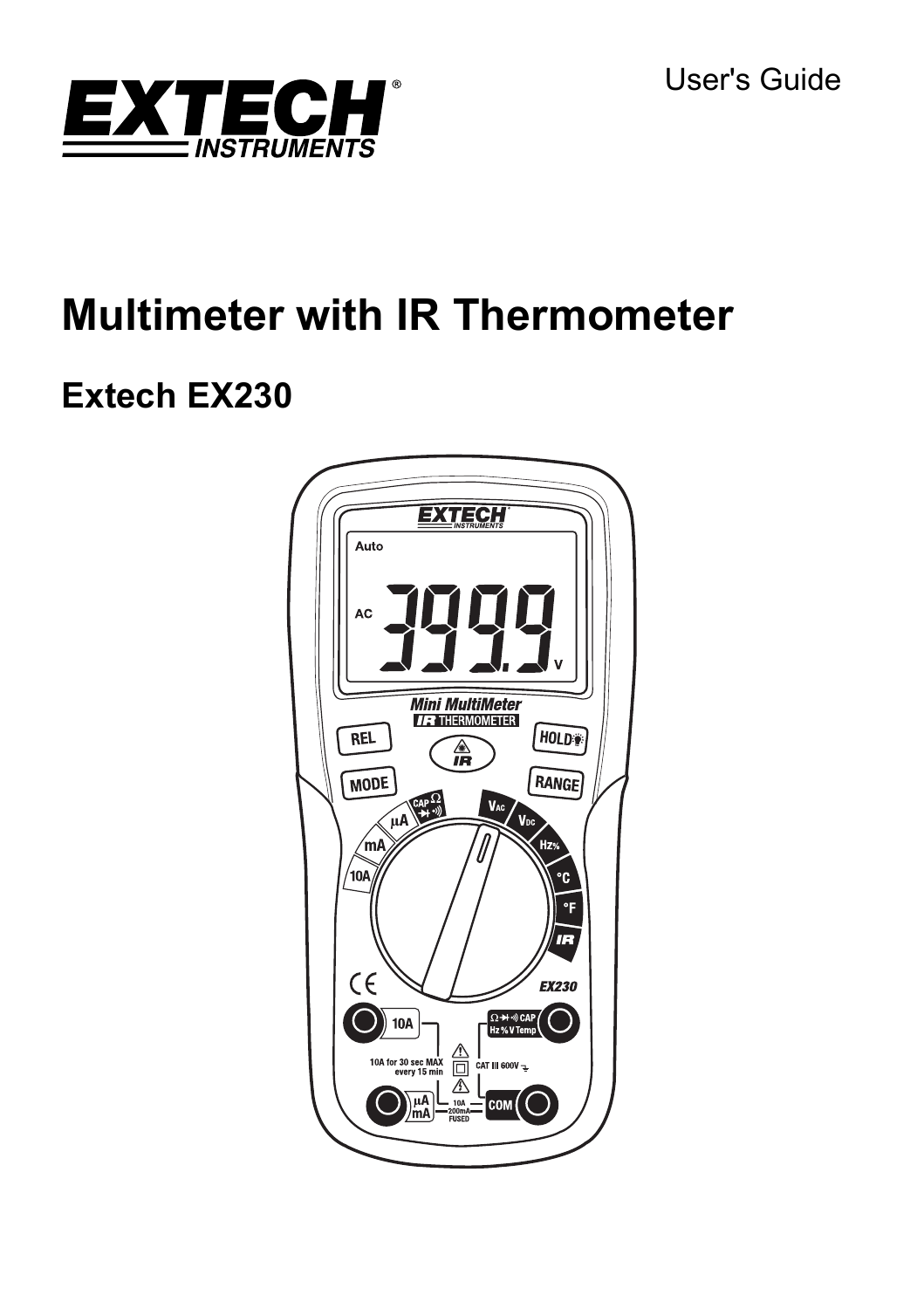## *Introduction*

Congratulations on your purchase of the Extech EX230 Autoranging Multimeter. This meter measures AC/DC Voltage, AC/DC Current, Resistance, Capacitance, Frequency, Duty Cycle, Diode Test, and Continuity plus non-contact InfraRed Temperature and contact thermocouple Temperature. Proper use and care of this meter will provide many years of reliable service.

## *Safety*



This symbol adjacent to another symbol, terminal or operating device indicates that the operator must refer to an explanation in the Operating Instructions to avoid personal injury or damage to the meter.



This **WARNING** symbol indicates a potentially hazardous situation, which if not avoided, could result in death or serious injury.



This **CAUTION** symbol indicates a potentially hazardous situation, which if not avoided, may result damage to the product.



This symbol advises the user that the terminal(s) so marked must not be connected to a circuit point at which the voltage with respect to earth ground exceeds (in this case) 600 VAC or VDC.



This symbol adjacent to one or more terminals identifies them as being associated with ranges that may, in normal use, be subjected to particularly hazardous voltages. For maximum safety, the meter and its test leads should not be handled when these terminals are energized.

This symbol indicates that a device is protected throughout by double insulation or reinforced insulation.

#### **PER IEC1010 OVERVOLTAGE INSTALLATION CATEGORY**

#### *OVERVOLTAGE CATEGORY I*

Equipment of OVERVOLTAGE CATEGORY I is equipment for connection to circuits in which measures are taken to limit the transient overvoltages to an appropriate low level. Note – Examples include protected electronic circuits.

#### *OVERVOLTAGE CATEGORY II*

Equipment of OVERVOLTAGE CATEGORY II is energy-consuming equipment to be supplied from the fixed installation.

Note – Examples include household, office, and laboratory appliances.

#### *OVERVOLTAGE CATEGORY III*

Equipment of OVERVOLTAGE CATEGORY III is equipment in fixed installations.

 Note – Examples include switches in the fixed installation and some equipment for industrial use with permanent connection to the fixed installation.

#### *OVERVOLTAGE CATEGORY IV*

Equipment of OVERVOLTAGE CATEGORY IV is for use at the origin of the installation. Note – Examples include electricity meters and primary over-current protection equipment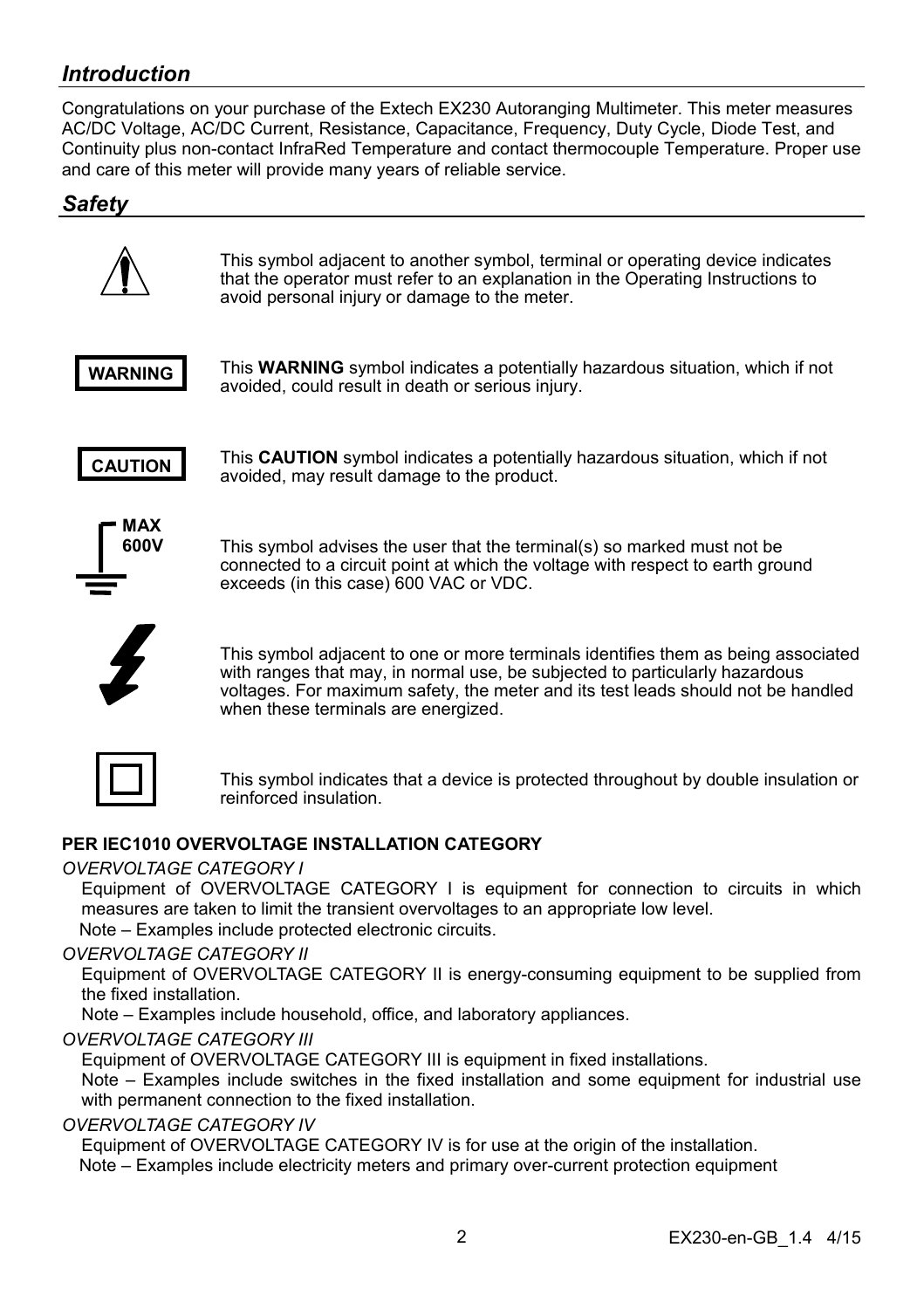## **CAUTIONS**

- Improper use of this meter can cause damage, shock, injury or death. Read and understand this user manual before operating the meter.
- Always remove the test leads before replacing the battery or fuses.
- Inspect the condition of the test leads and the meter itself for any damage before operating the meter.
- Use great care when making measurements if the voltages are greater than 25 VAC rms or 35 VDC. These voltages are considered a shock hazard.
- Warning! This is a Class A device. This device can cause interference in residential areas.
- Always discharge capacitors and remove power from the device under test before performing Diode, Resistance or Continuity tests.
- Voltage checks on electrical outlets can be difficult and misleading because of the uncertainty of connection to the recessed electrical contacts. Other means should be used to ensure that the terminals are not "live".
- If the equipment is used in a manner not specified by the manufacturer, the protection provided by the equipment may be impaired.
- This device must not be used by children. It contains hazardous objects as well as small parts that the children could swallow.
- Do not leave batteries and packing material lying around unattended; they can be dangerous to children.
- In the event that this device will be stored for an extended period of time, remove the batteries.
- Expired or damaged batteries can be hazardous to skin. Use suitable hand gloves in such cases.
- Do not short-circuit the battery. Do not place the battery near a fire.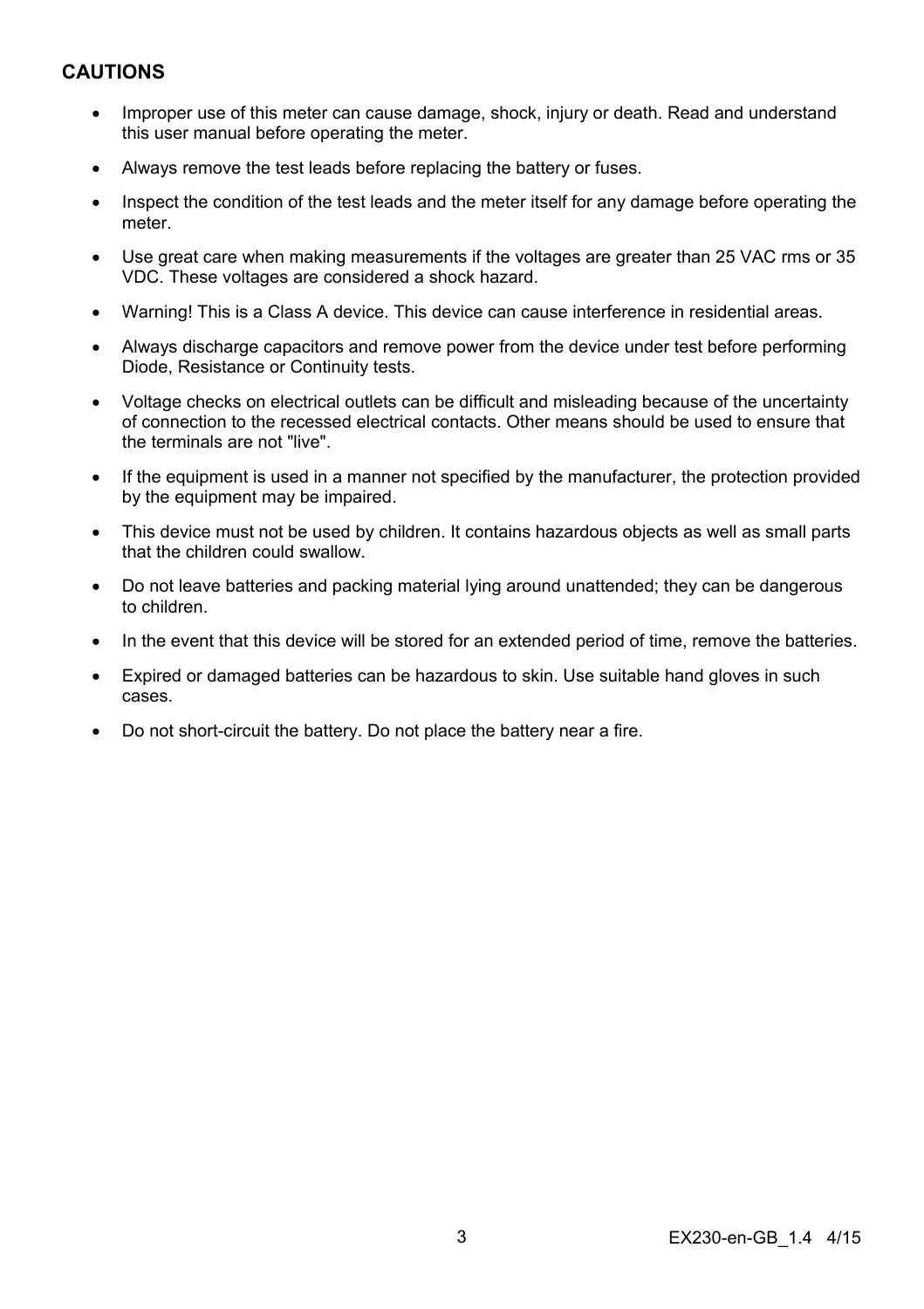#### **SAFETY INSTRUCTIONS**

This meter has been designed for safe use, but must be operated with caution. The rules listed below must be carefully followed for safe operation.

1. **NEVER** apply voltage or current to the meter that exceeds the specified maximum:

| <b>Input Protection Limits</b>                                                                  |                      |  |  |
|-------------------------------------------------------------------------------------------------|----------------------|--|--|
| <b>Function</b>                                                                                 | <b>Maximum Input</b> |  |  |
| V AC/DC, Resistance, Capacitance, Frequency,<br>Temperature, Duty Cycle, Diode Test, Continuity | 600 VDC/AC rms       |  |  |
| µA or mA AC/DC                                                                                  | 500mA fused          |  |  |
| A AC/DC                                                                                         | 10A fused            |  |  |

- 2. **USE EXTREME CAUTION** when working with high voltages.
- 3. **DO NOT** measure voltage if the voltage on the "COM" input jack exceeds 600V above earth ground.
- 4. **NEVER** connect the meter leads across a voltage source while the function switch is in the current, resistance, or diode mode. Doing so can damage the meter.
- 5. **ALWAYS** discharge filter capacitors in power supplies and disconnect the power when making resistance or diode tests.
- 6. **ALWAYS** turn off the power and disconnect the test leads before opening the covers to replace the fuse or batteries.
- 7. **NEVER** operate the meter unless the back cover and the battery and fuse covers are in place and fastened securely.
- 8. If the equipment is used in a manner not specified by the manufacturer, the protection provided by the equipment may be impaired.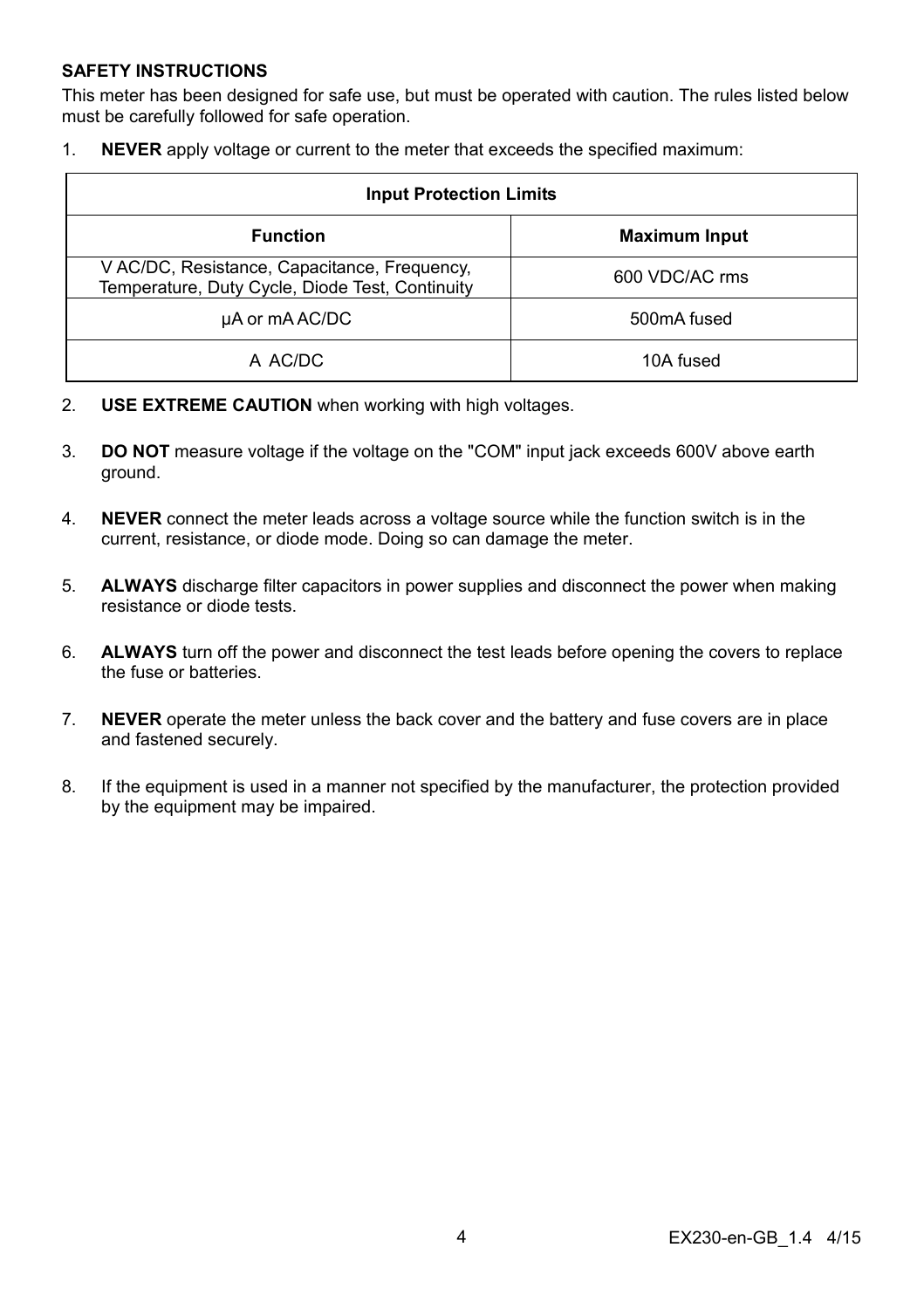- 1. IR Thermometer
- 2. Laser Pointer
- 3. 4000 count LCD
- 4. MAX button
- 5. MODE button
- 6. FUNCTION switch
- 7. mA, µA and 10A input jacks
- 8. IR Thermometer button
- 9. HOLD button
- 10. RANGE button
- 11. Positive input jack
- 12. COM input jack

**Note:** Tilt stand, test lead holders, and battery compartment are on rear of unit.

## *Symbols and Enunciators*

| -1))          | Continuity                           |
|---------------|--------------------------------------|
|               | Diode test                           |
| n             | nano (10 <sup>-9</sup> ) (amps, cap) |
| μ             | micro $(10^{-6})$ (amps, cap)        |
| m             | milli $(10^{-3})$ (volts, amps, cap) |
| A             | Amps                                 |
| k             | kilo $(10^3)$ (ohms, Hz)             |
| М             | mega $(10^6)$ (ohms, Hz)             |
| Ω             | Ohms                                 |
| V             | Volts                                |
| АC            | Alternating current                  |
| DC            | Direct current                       |
| °F            | Degrees Fahrenheit                   |
| °C            | Degrees Centigrade                   |
| Hz            | Frequency                            |
| F             | Farad (Capacitance)                  |
| $\frac{0}{0}$ | Duty Cycle                           |
| AUTO          | Autoranging                          |
| HOLD          | Display hold                         |
| SCAN          | IR temperature and laser active      |



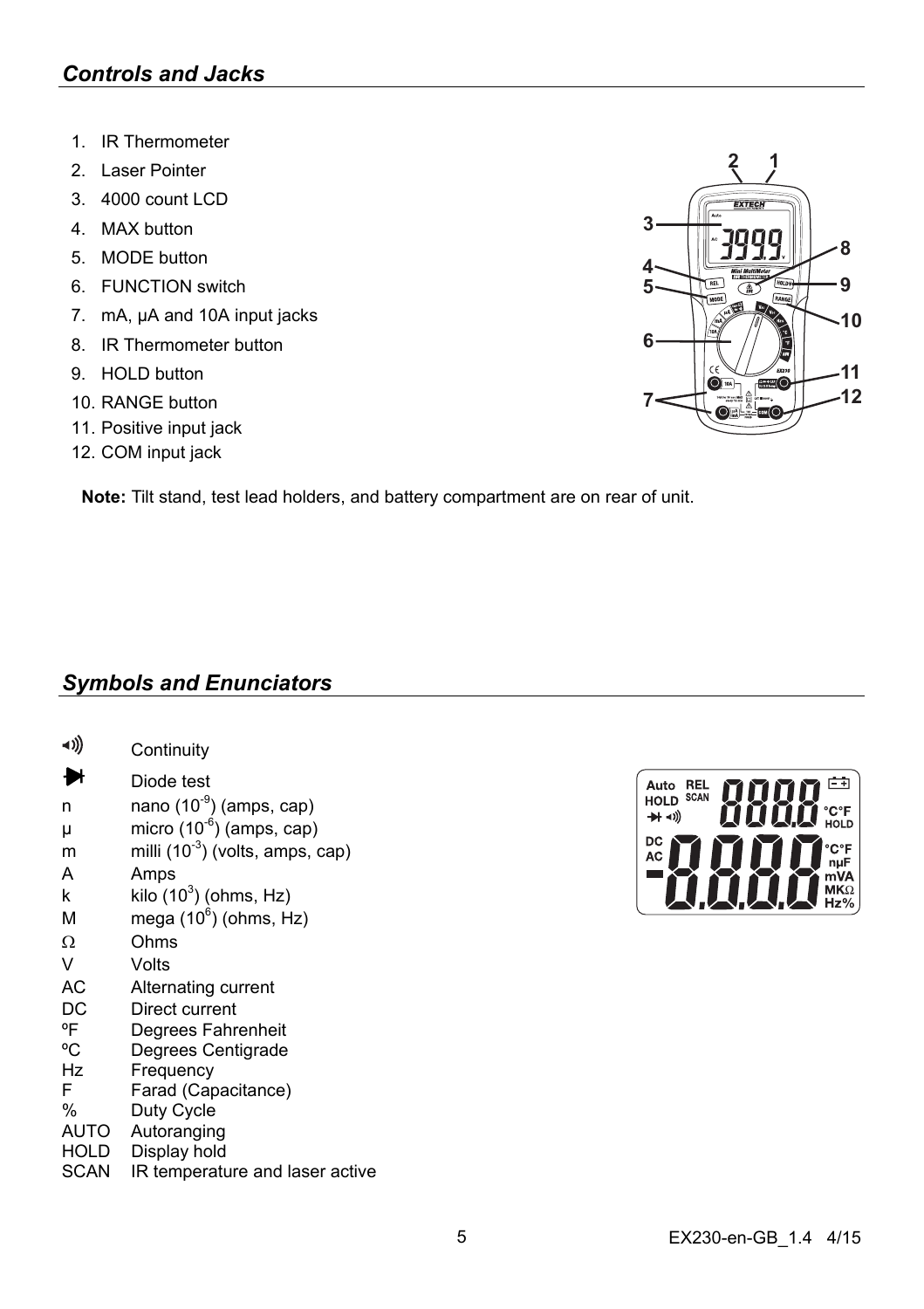## *Operating Instructions*

**WARNING**: Risk of electrocution. High-voltage circuits, both AC and DC, are extremely dangerous and should be measured with great care.

- 1. ALWAYS turn the function switch to the **OFF** position when the meter is not in use.
- 2. If "OL" appears in the display during a measurement, the value exceeds the range you have selected. Change to a higher range.

#### **AC/DC VOLTAGE MEASUREMENTS**

**CAUTION:** Do not measure DC voltages if a motor on the circuit is being switched ON or OFF. Large voltage surges may occur that can damage the meter.

- 1. Rotate the function switch to the **V** position.
- 2. Press the **MODE** button to indicate "**DC**" or "**AC**" on the display.
- 3. Insert the black test lead banana plug into the negative **COM** jack. Insert the red test lead banana plug into the positive **V** jack.
- 4. Touch the black test probe tip to the negative side of the circuit. Touch the red test probe tip to the positive side of the circuit.
- 5. Read the voltage in the display.

## **AC/DC CURRENT MEASUREMENTS**

- 1. Insert the black test lead banana plug into the negative **COM** jack.
- 2. Press the **MODE** button to indicate "**DC**" or "**AC**" on the display.
- 3. For current measurements up to 2000µA, set the function switch to the **µA** position and insert the red test lead banana plug into the **µA/mA** jack.
- 4. For current measurements up to 200 mA DC, set the function switch to the **mA** position and insert the red test lead banana plug into the **µA/mA** jack.
- 5. For current measurements up to 10A DC, set the function switch to the **10A** position and insert the red test lead banana plug into the **10A** jack.
- 6. Connect the test leads in series with the circuit under test.
- 7. Apply power to the circuit.
- 8. Read the current in the display.



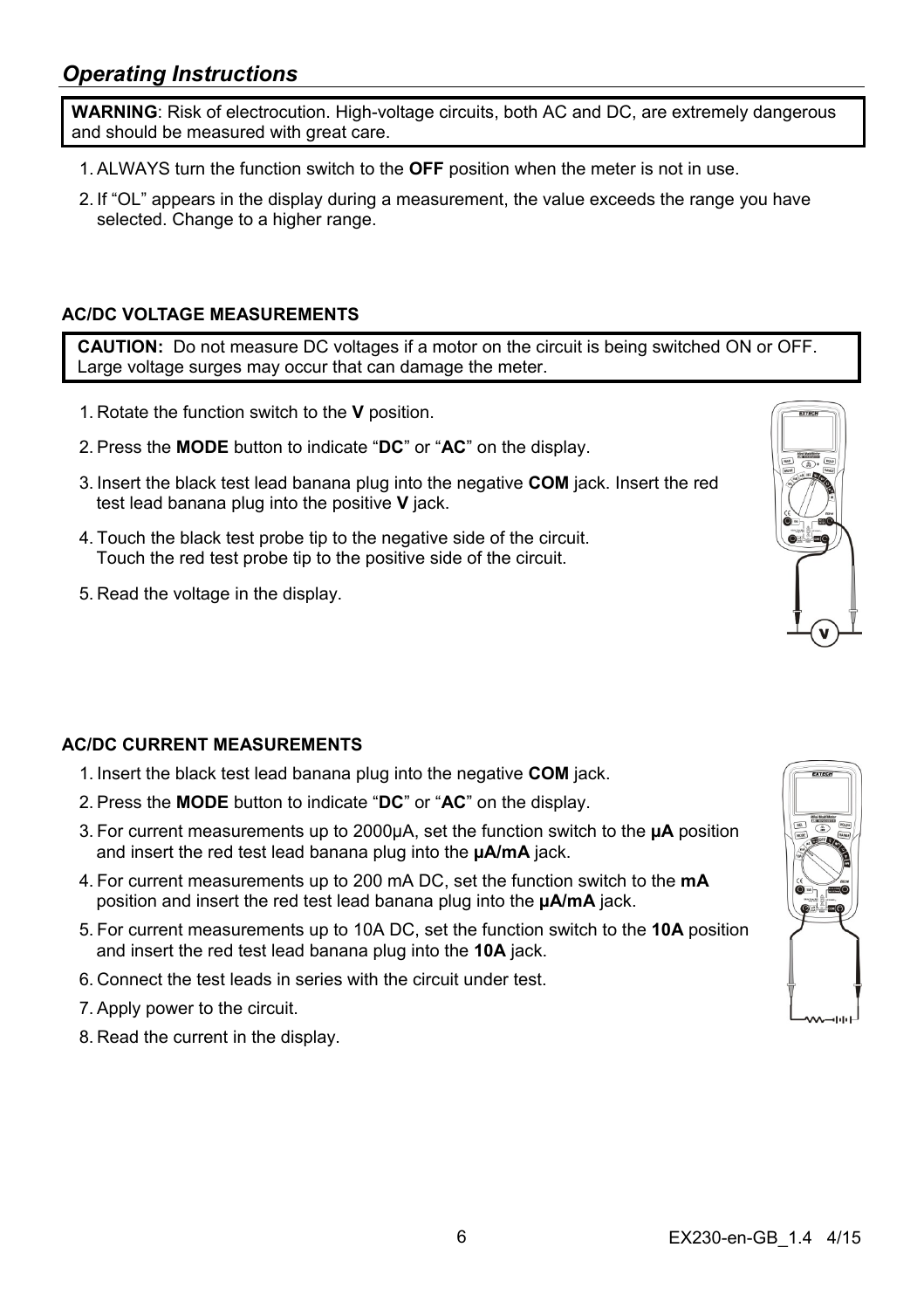#### **RESISTANCE MEASUREMENTS**

**WARNING:** To avoid electric shock, disconnect power to the unit under test and discharge all capacitors before taking any resistance measurements. Remove the batteries and unplug the line cords.

- 1. Rotate the function switch to the **Ω** position.
- 2. Press the **MODE** button to indicate **Ω** on the display.
- 3. Insert the black test lead banana plug into the negative **COM** jack. Insert the red test lead banana plug into the positive  $\Omega$  jack.
- 4. Touch the test probe tips across the device under test.
- 5. Read the resistance in the display.



#### **CAPACITANCE MEASUREMENTS**

**WARNING:** To avoid electric shock, disconnect power to the unit under test and discharge all capacitors before taking measurements. Remove the batteries and unplug the line cords.

- 1. Rotate the function switch to the **CAP** position.
- 2. Press the **MODE** button to indicate **F** units the display.
- 3. Insert the black test lead banana plug into the negative **COM** jack. Insert the red test lead banana plug into the positive **CAP** jack.
- 4. Touch the test probe tips across the device under test.
- 5. Read the capacitance in the display.

#### **FREQUENCY AND DUTY CYCLE MEASUREMENTS**

- 1. Rotate the function switch to the **Hz%** position.
- 2. Insert the black test lead banana plug into the negative **COM** jack.
- 3. Insert the red test lead banana plug into the positive **Hz** jack.
- 4. Use the MODE button to select Hz or % (Duty Cycle)
- 5. Touch the test probe tips across the device under test.
- 6. Read the frequency or duty cycle in the display.



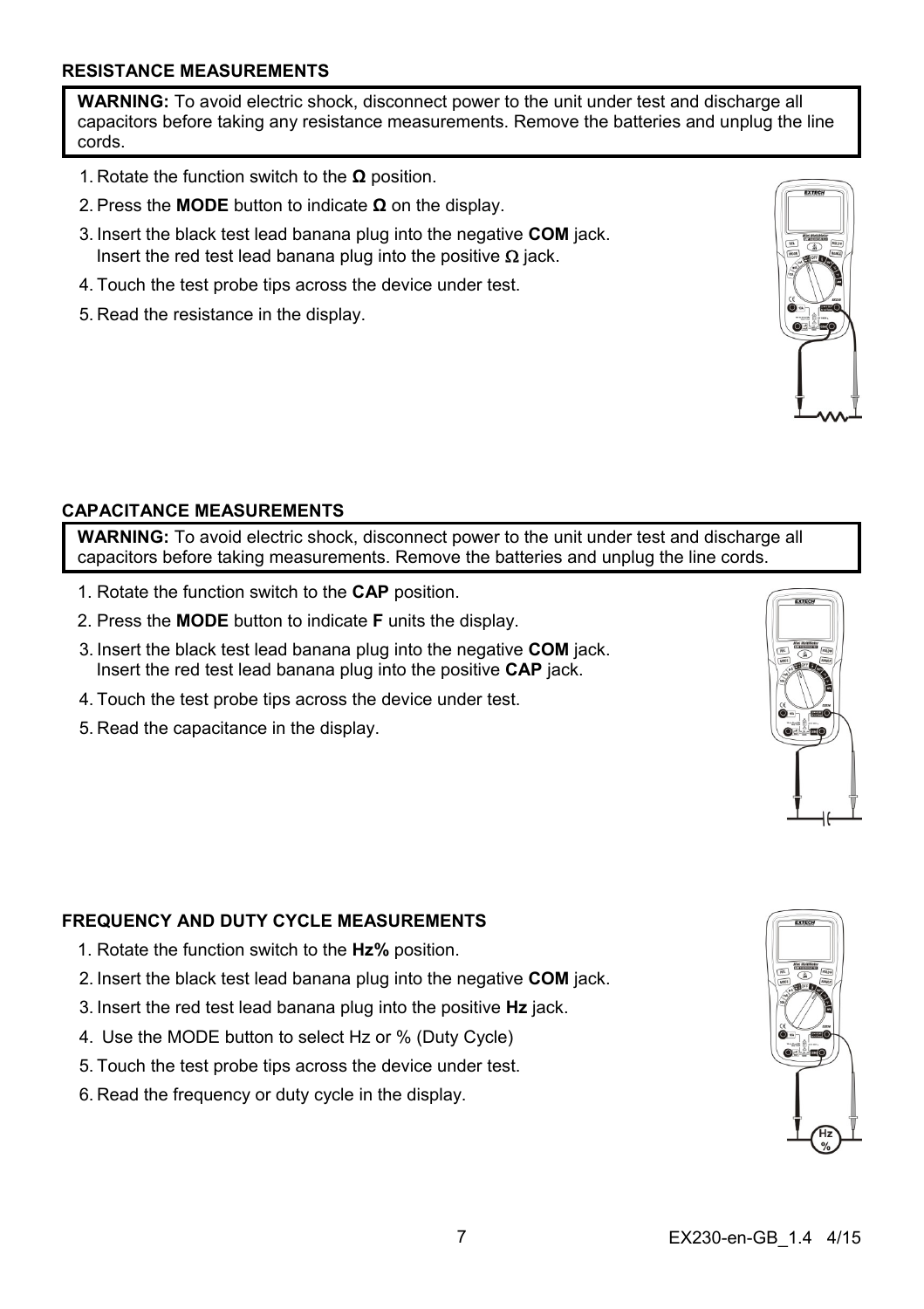#### **CONTACT TEMPERATURE MEASUREMENTS (THERMOCOUPLE PROBE)**

- 1. Rotate the function switch to the **°F or °C** position.
- 2. Insert the temperature probe adaptor into the negative **COM** jack and the positive **TEMP** jack (the adaptor is labeled plus **+** and minus **-**)
- 3. Touch the temperature probe tip to a surface or leave suspended in air.
- 4. Read the temperature in the display.

#### **CONTINUITY CHECK**

WARNING: To avoid electric shock, never measure continuity on circuits or wires that have a voltage potential.

- 1. Rotate the function switch to the position.
- 2. Press the **MODE** button to indicate  $\mathcal{W}$  on the display.
- 3. Insert the black lead banana plug into the negative **COM** jack. Insert the red test lead banana plug into the positive  $\mathcal{D}$  jack.
- 4. Touch the test probe tips to the circuit or wire you wish to check.
- 5. If the resistance is less than the continuity threshold, the audible signal will sound.



- 1. Rotate the function switch to the green  $\blacktriangleright$   $\blacktriangleright$   $\mathcal{D}$  position.
- 2. Press the **MODE** button to indicate " $\mathbf{H}$  " and "**V**" on the display.
- 3. Insert the black test lead banana plug into the negative **COM** jack and the red test lead banana plug into the positive  $\blacktriangleright$  jack.
- 4. Touch the test probes to the diode under test. Forward voltage will typically indicate 0.400 to 0.700V. Reverse voltage will indicate "**OL**". Shorted devices will indicate near 0V and an open device will indicate "**OL**" in both polarities.



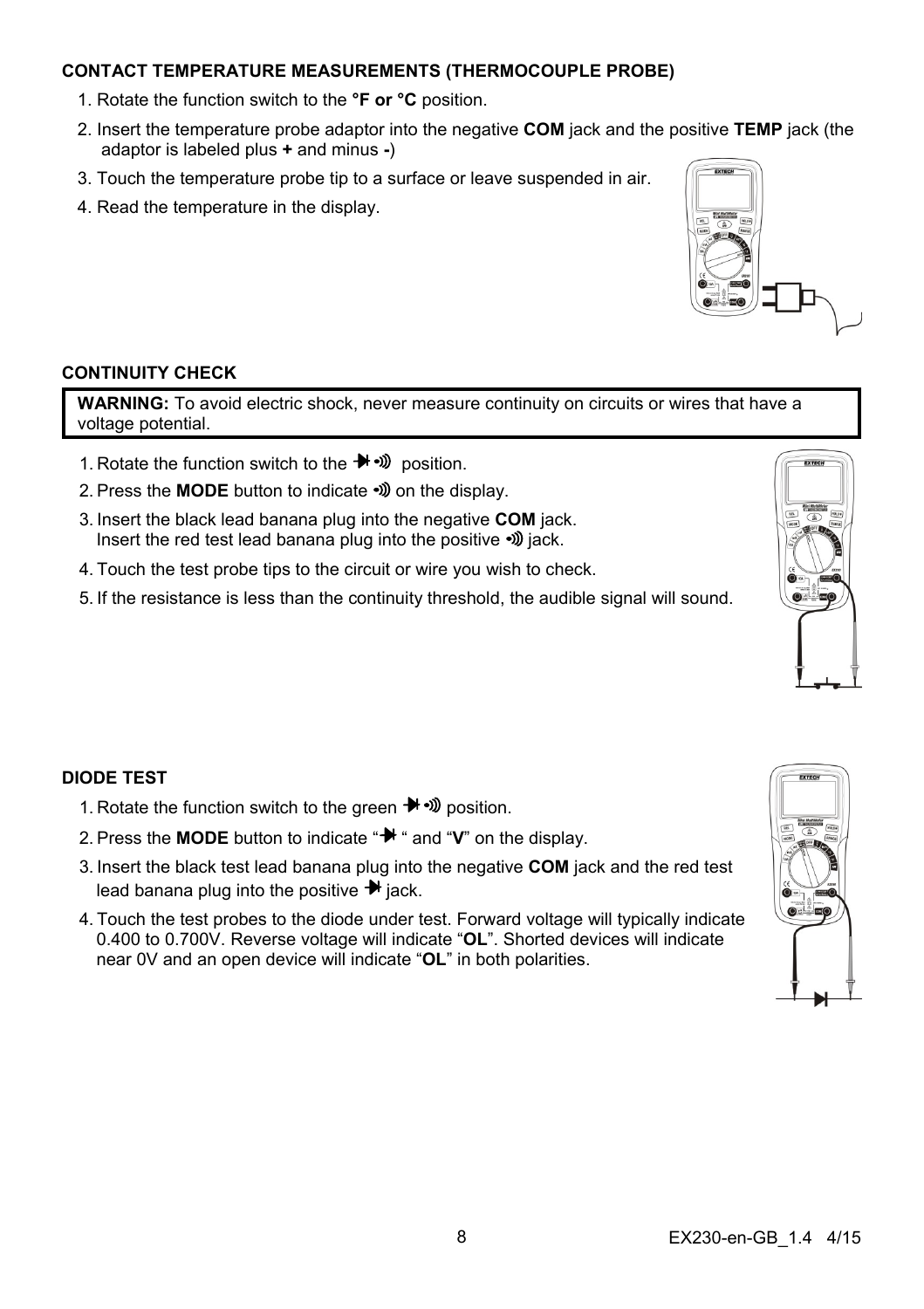#### **NON-CONTACT INFRARED TEMPERATURE MEASUREMENTS**

- 1. Rotate the function switch to the **IR** position. The upper right four digit temperature display will switch on.
- 2. Press the **MODE** button to select °F or °C.
- 3. Aim the infrared sensor (top of meter) at the surface to be measured.
- 4. Press and Hold the **IRT**  $\bullet$  button to turn on the IR thermometer and laser pointer. The laser pointer identifies the surface spot to be measured and "SCAN" will flash in the display.
- 5. Read the temperature in the display.
- 6. The area of the surface to be measured must be larger than the spot size as determined by the distance to spot size values listed in the specification table.
- 7. Release the **IRT**  $\bullet$  button to turn the IR thermometer and laser pointer off. "HOLD" and the final measured value will remain in the display.

**WARNING: Do not directly view or direct the laser pointer at an eye.** Low power visible lasers do not normally present a hazard, but may present some potential for hazard if viewed directly for extended periods of time.



#### **IR Spot to Distance Diagram**

The 4:1 spot to distance ratio determines the size of the measured surface area with respect to the distance the meter is held away from the surface.



#### **IR Measurement Notes**

- 1. The object under test should be larger than the spot (target) size calculated by the field of view diagram.
- 2. If the surface of the object under test is covered with frost, oil, grime, etc., clean before taking measurements.
- 3. If an object's surface is highly reflective, apply masking tape or flat black paint to the surface before measuring.
- 4. The meter will not make measurements through glass steam, dust, and smoke.
- 5. To find a hot spot, aim the meter outside the area of interest then scan across (in an up and down motion) until the hot spot is located.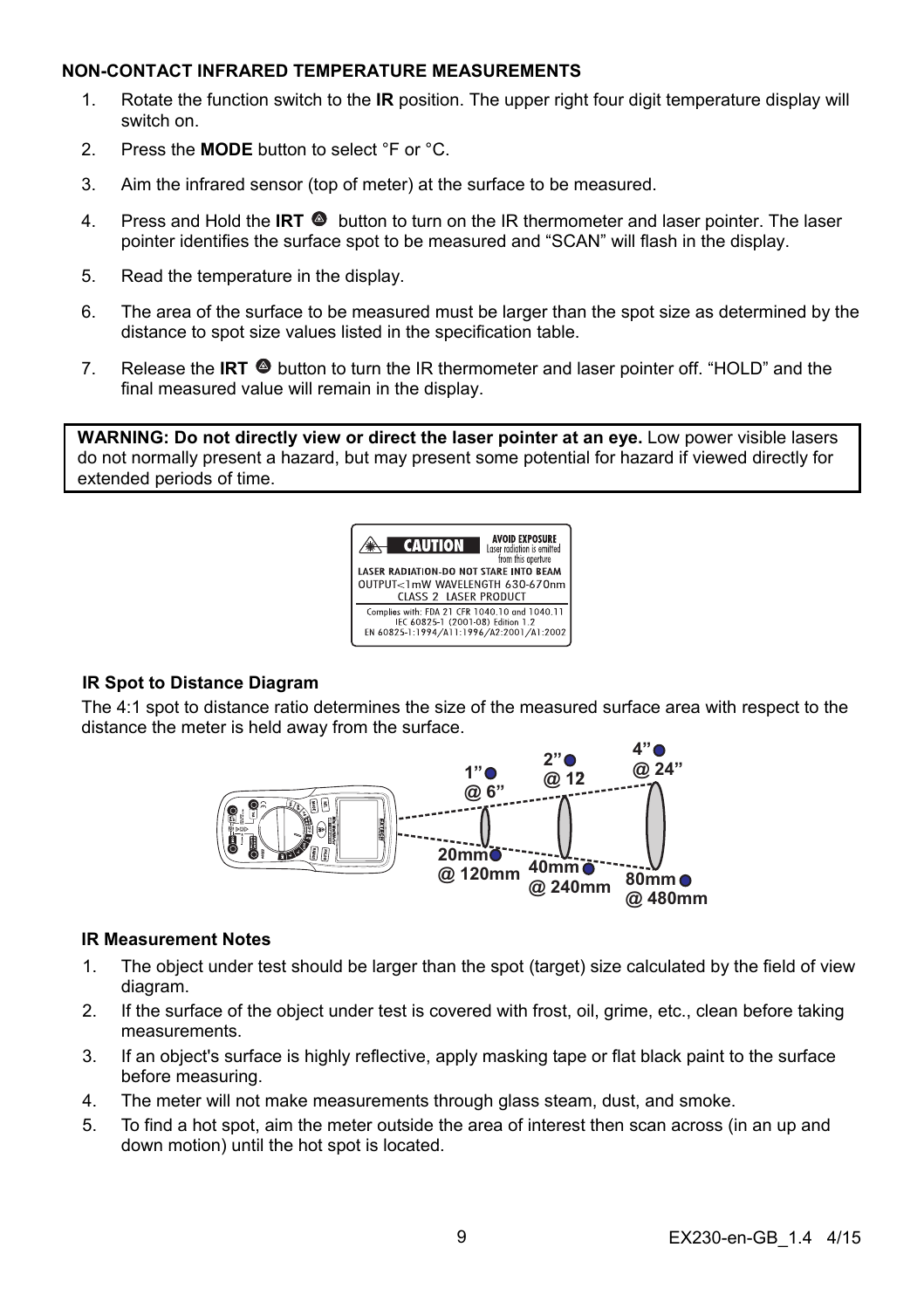#### **AUTORANGING/MANUAL RANGE SELECTION**

When the meter is first switched on, it automatically enters the AutoRanging mode. This automatically selects the best range for the measurements being made and is generally the best mode for most measurements. For measurement situations requiring that a range be manually selected, perform the following:

- 1. Press the **RANGE** button. The "**AUTO"** display indicator will turn off.
- 2. Press the **RANGE** key to step through the available ranges until the range desired is selected.
- 3. Press and hold the **RANGE** button for 2 seconds to exit manual ranging.

**Note:** Manual ranging does not apply to the Temperature, Diode and Continuity functions.

#### **DISPLAY BACKLIGHT**

**Press and hold the IRT HOLD**  $\ddot{\bullet}$  **button for 2 seconds to turn the backlight on. The backlight will** automatically turn off after approximately 10 seconds or press and hold the button again for 2 seconds to manually turn it off.

#### **HOLD**

The **HOLD** function freezes the reading in the display. Press the **HOLD** button momentarily to activate or to exit the **HOLD** function.

Note: The HOLD button does not function in the IR measurement mode.

#### **AUTO SLEEP**

If no button is pressed the auto sleep feature will place the meter in sleep mode after approximately 30 minutes of operation. If this happens, press any button to wake the meter or switch the meter to OFF if it no longer in use.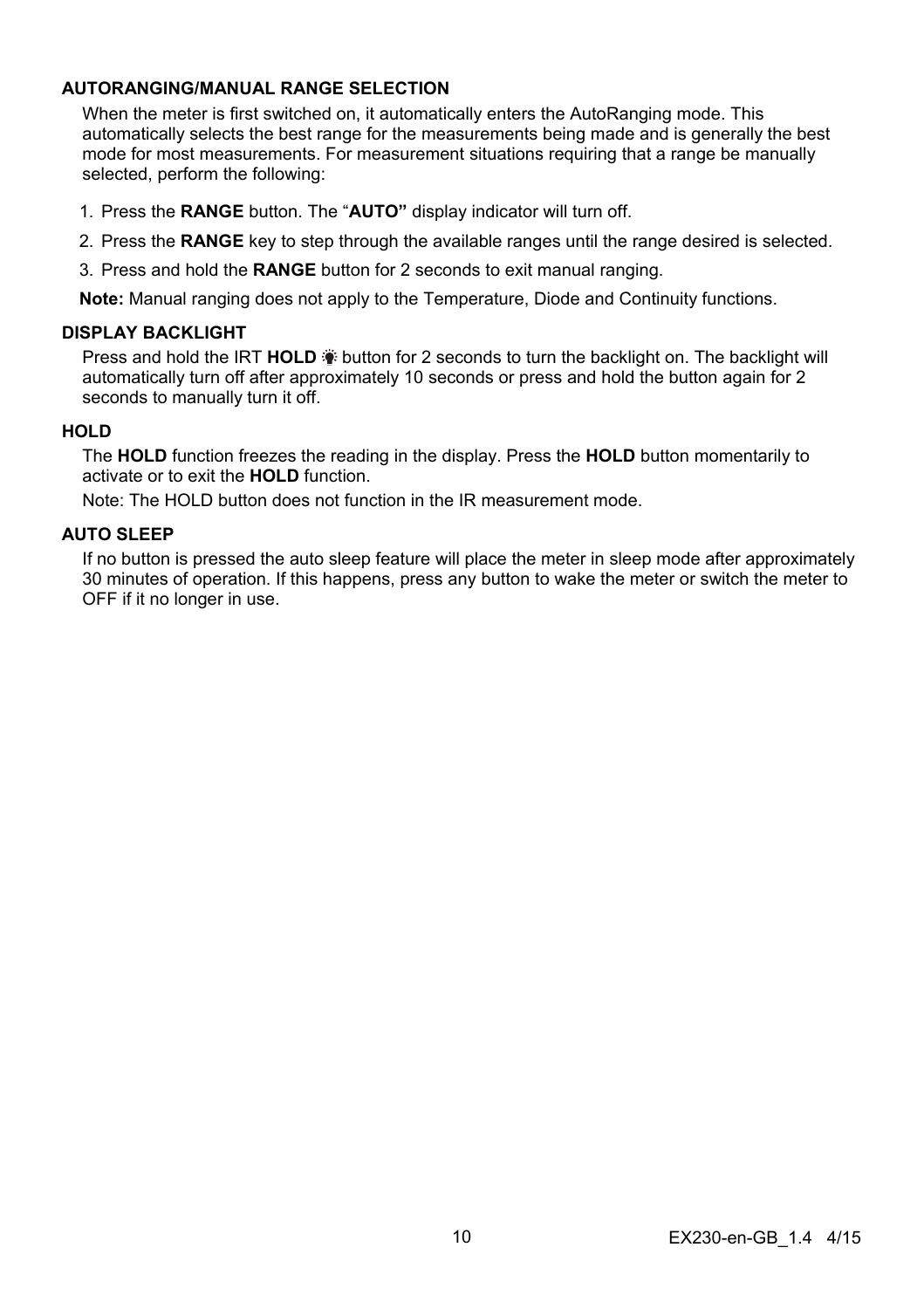## *Maintenance*

**WARNING**: To avoid electric shock, disconnect the test leads from any source of voltage before removing the back cover or the battery or fuse covers.

**WARNING:** To avoid electric shock, do not operate the meter until the battery and fuse covers are in place and fastened securely.

This MultiMeter is designed to provide years of dependable service, if the following care instructions are followed:

- 1. **KEEP THE METER DRY**. If it gets wet, wipe it off.
- 2. **USE AND STORE THE METER IN NORMAL TEMPERATURES.** Temperature extremes can shorten the life of the electronic parts and distort or melt plastic parts.
- 3. **HANDLE THE METER GENTLY AND CAREFULLY.** Dropping it can damage the electronic parts or the case.
- 4. **KEEP THE METER CLEAN.** Wipe the case occasionally with a damp cloth. DO NOT use chemicals, cleaning solvents, or detergents.
- 5. **USE ONLY FRESH BATTERIES OF THE RECOMMENDED SIZE AND TYPE.** Remove old or weak batteries so they do not leak and damage the unit.
- 6. **IF THE METER IS TO BE STORED FOR A LONG PERIOD OF TIME**, the batteries should be removed to prevent damage to the unit.

#### **BATTERY and FUSE Replacement**

**WARNING**: To avoid electric shock, disconnect the test leads from any source of voltage before removing the battery cover.

- 1. Turn power off and disconnect the test leads from the meter.
- 2. Open the rear battery/fuse compartment by removing the Phillips head screw on the lower rear of the meter. .
- 3. Pull down on the cover to release the latch and then lift it off.
- 4. Remove the old battery or fuse and install a new one of the correct rating.

5. Place the battery/fuse cover back in place. Secure with the screw.

**WARNING:** To avoid electric shock, do not operate the meter until the battery cover is in place and fastened securely.

**NOTE:** If the meter does not work properly, check the fuses and replace the battery to make sure that they are still good and that they are properly inserted.



Never dispose of used batteries or rechargeable batteries in household waste. As consumers, users are legally required to take used batteries to appropriate collection sites, the retail store where the batteries were purchased, or wherever batteries are sold.

**Disposal:** Do not dispose of this instrument in household waste. The user is obligated to take end-oflife devices to a designated collection point for the disposal of electrical and electronic equipment. **Other Battery Safety Reminders** 

- o Never dispose of batteries in a fire. Batteries may explode or leak.
- o Never mix battery types. Always install new batteries of the same type.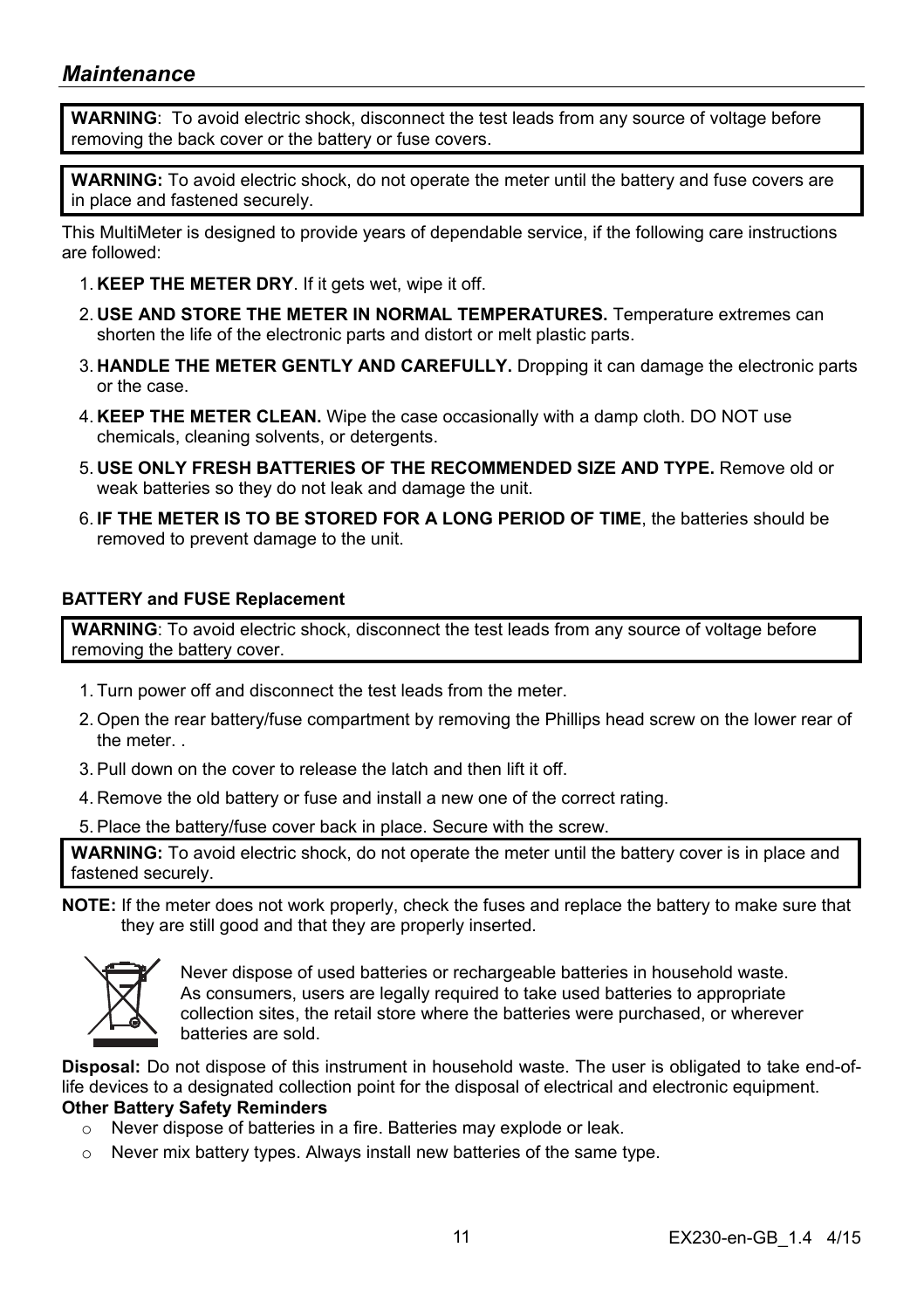## *Specifications*

| Function          | Range                                                                       | Resolution         | Accuracy                        |  |
|-------------------|-----------------------------------------------------------------------------|--------------------|---------------------------------|--|
| DC Voltage        | 400 mV                                                                      | $0.1$ mV           | $\pm$ (0.8% reading + 6 digits) |  |
|                   | 4V                                                                          | 0.001V             | $\pm$ (0.5% reading + 2 digits) |  |
|                   | 40V                                                                         | 0.01V              |                                 |  |
|                   | 400V                                                                        | 0.1V               |                                 |  |
|                   | 600V                                                                        | 1V                 | $\pm$ (0.8% reading + 2 digits) |  |
| <b>AC Voltage</b> | 400 mV                                                                      | $0.1$ mV           |                                 |  |
|                   | 4V                                                                          | 0.001V             |                                 |  |
|                   | 40V                                                                         | 0.01V              | $\pm$ (1.0% rdg + 6 digits)     |  |
|                   | 400V                                                                        | 0.1V               |                                 |  |
|                   | 600V                                                                        | 1V                 |                                 |  |
|                   | Note: All AC voltage ranges are specified from 5% of range to 100% of range |                    |                                 |  |
| <b>DC Current</b> | $400 \mu A$                                                                 | $0.1 \mu A$        |                                 |  |
|                   | 4000 μΑ                                                                     | $1 \mu A$          | $\pm$ (1.5% reading + 5 digits) |  |
|                   | 40 mA                                                                       | $0.01 \text{ mA}$  |                                 |  |
|                   | 400 mA                                                                      | 0.1 <sub>m</sub> A |                                 |  |
|                   | 4.000                                                                       | 0.001A             | $\pm$ (2.5% reading + 5 digits) |  |
|                   | 10 A                                                                        | 0.01A              |                                 |  |
|                   | Note: 10A for 30 sec max                                                    |                    |                                 |  |
| <b>AC Current</b> | $400 \mu A$                                                                 | $0.1 \mu A$        |                                 |  |
|                   | 4000 µA                                                                     | $1 \mu A$          | $\pm$ (1.8% rdg + 5 digits)     |  |
|                   | 40 mA                                                                       | $0.01 \text{ mA}$  |                                 |  |
|                   | 400 mA                                                                      | 0.1 <sub>m</sub> A |                                 |  |
|                   | 4.000                                                                       | 0.001A             | $\pm$ (3.0% reading + 5 digits) |  |
|                   | 10 A                                                                        | 0.01A              |                                 |  |
|                   | Note: 10A for 30 sec max                                                    |                    |                                 |  |
|                   |                                                                             |                    |                                 |  |

NOTE: Accuracy is stated at 18<sup>°</sup>C to 28<sup>°</sup>C (65<sup>°</sup>F to 83<sup>°</sup>F) and less than 75% RH.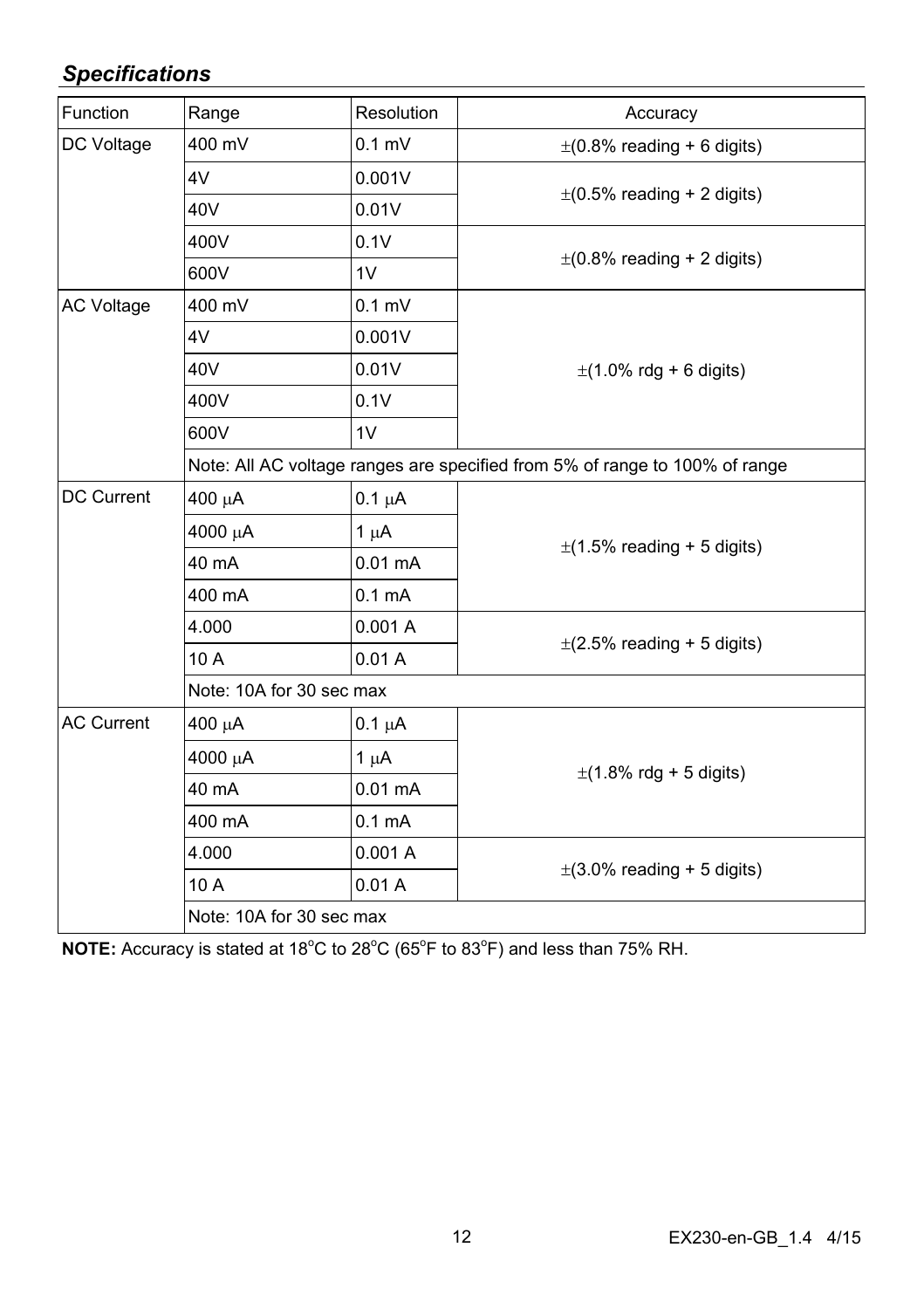| Function       | Range                                                                                                                       | Resolution                 | Accuracy                        |  |
|----------------|-----------------------------------------------------------------------------------------------------------------------------|----------------------------|---------------------------------|--|
| Resistance     | 400 Ω                                                                                                                       | $0.1 \Omega$               | $\pm$ (0.8% reading + 5 digits) |  |
|                | 4 k $\Omega$                                                                                                                | $0.001 k\Omega$            |                                 |  |
|                | 40 kΩ                                                                                                                       | $0.01 k\Omega$             | $\pm$ (0.8% reading + 2 digits) |  |
|                | 400 kΩ                                                                                                                      | $0.1 k\Omega$              |                                 |  |
|                | 4 MΩ                                                                                                                        | $0.001$ M $\Omega$         |                                 |  |
|                | 40 MΩ                                                                                                                       | $0.01 \text{ M}\Omega$     | $\pm$ (2.5% reading + 8 digits) |  |
| Capacitance    | 40.00 nF                                                                                                                    | 10 pF                      |                                 |  |
|                | 400.0 nF                                                                                                                    | $0.1$ nF                   |                                 |  |
|                | 4.000 µF                                                                                                                    | 1 nF                       | $\pm$ (5.0% reading + 7 digits) |  |
|                | 40.00 µF                                                                                                                    | 10 nF                      |                                 |  |
|                | 100.0 µF                                                                                                                    | $0.1 \mu F$                |                                 |  |
|                | Note: Auto ranging; Input protection 600Vdc and AC rms                                                                      |                            |                                 |  |
| Frequency      | 5.000 Hz                                                                                                                    | $0.001$ Hz                 |                                 |  |
|                | 50.00 Hz                                                                                                                    | $0.01$ Hz                  |                                 |  |
|                | 500.0 Hz                                                                                                                    | 0.1 Hz                     |                                 |  |
|                | 5.000 kHz                                                                                                                   | 1 Hz                       | $\pm$ (1.0% reading + 3 digits) |  |
|                | 50.00 kHz                                                                                                                   | 10 Hz                      |                                 |  |
|                | 500.0 kHz                                                                                                                   | 100Hz                      |                                 |  |
|                | 5.000 MHz                                                                                                                   | 1kHz                       | $\pm$ (1.2% reading + 4 digits) |  |
|                | 10.00 MHz                                                                                                                   | 10kH                       |                                 |  |
|                | Notes: Sensitivity: >0.5V rms (≤1MHz); >3V rms (>1MHZ);<br>Input protection: 600V dc or ac rms                              |                            |                                 |  |
| Duty Cycle     | 0.1 to 99.9%                                                                                                                | 0.1%                       | $\pm$ (1.2% reading + 2 digits) |  |
|                | Notes: Pulse width: >100 µS <100ms; Frequency: 5Hz to150kHz; Sensitivity:<br><0.5V rms; Overload protect: 600V dc or ac rms |                            |                                 |  |
| Temperature    | -4 to + 1400°F                                                                                                              | $0.1^{\circ}$ F            | $\pm$ (3.0% reading +9°F)       |  |
|                | -20 to +760°C                                                                                                               | $0.1^{\circ}$ C            | $\pm$ (3.0% reading + 5°C)      |  |
|                | Sensor: Thermocouple type 'K'; Overload protection: 600V dc or ac rms                                                       |                            |                                 |  |
| Temperature IR | -20 to -1°C                                                                                                                 | $0.1^{\circ}$ C/ $\circ$ F | ±4°C                            |  |
|                | 0 to 93°C                                                                                                                   |                            | $\pm$ (2.0%rdg or 2°C)          |  |
|                | 94 to 230                                                                                                                   |                            | $\pm$ (3.0%rdg or 3°C)          |  |
|                | -5 to 31°F                                                                                                                  |                            | $\pm$ 8°F                       |  |
|                | 32 to 199°F                                                                                                                 |                            | $\pm$ (2.0%rdg or 4°F)          |  |
|                | 200 to 446°F                                                                                                                |                            | $\pm$ (3.0%rdg)                 |  |